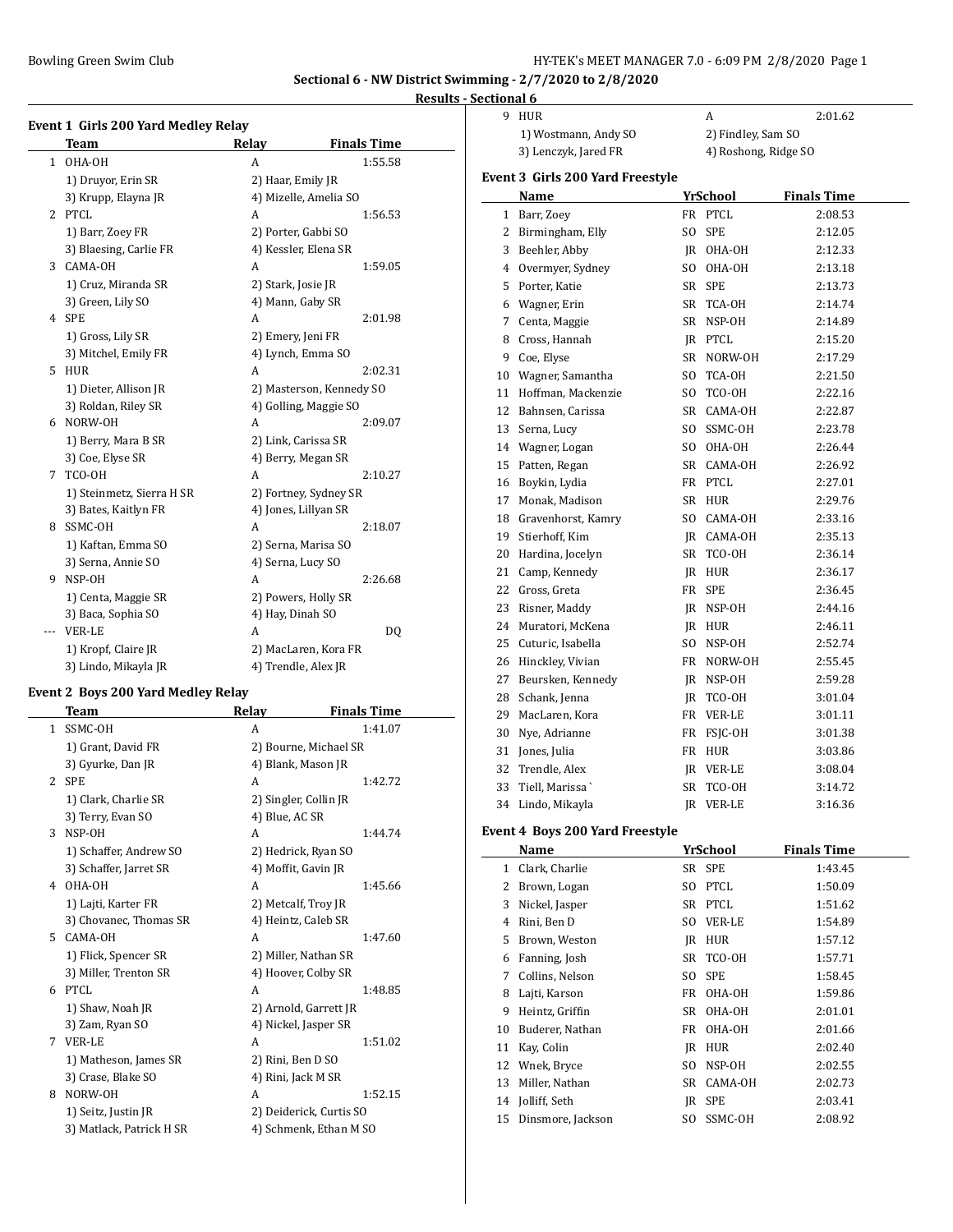**Results - Sectional 6**

| (Event 4 Boys 200 Yard Freestyle)<br><b>Finals Time</b><br>Name<br>YrSchool<br>Crase, Blake<br>VER-LE<br>2:09.36<br>16<br>SO.<br>FR CAMA-OH<br>17 Coffman, Ryan<br>2:13.80<br>Hardy, Andrew<br>18<br>IR HUR<br>2:14.81<br>19<br>Miller, Troy<br>FR CAMA-OH<br>2:17.77<br>20<br>Deiderick, Curtis<br>SO NORW-OH<br>2:21.63<br>21<br>Centa, Nick<br>FR NSP-OH<br>2:24.79<br>22<br>Hackenburg, Gage<br>SO.<br>NSP-OH<br>2:26.72<br>23<br>Fanning, Tristan C<br>JR TCO-OH<br>2:27.39<br>Rudolph, Brock<br>24<br>JR TCO-OH<br>2:30.51<br>25<br>Schleenbaker, Gabe<br>S <sub>0</sub><br>HUR<br>2:32.24<br>26 Araya, Mateo<br>FR<br>SPE<br>2:33.90<br>27 Gibbs, Hunter<br>SR<br>CAMA-OH<br>2:36.56<br>--- Williams, Trevor A<br>SO.<br>NORW-OH<br>DQ<br>Event 5 Girls 200 Yard IM<br>YrSchool<br><b>Finals Time</b><br>Name<br>FR PTCL<br>1 Blaesing, Carlie<br>2:19.40<br>2 Stark, Josie<br>JR CAMA-OH<br>2:21.02<br>3 Porter, Gabbi<br>SO PTCL<br>2:24.76<br>4 Dieter, Allison<br>IR HUR<br>2:25.42<br>Crabtree, Ella<br>IR SPE<br>2:26.23<br>5<br>6 Berry, Mara B<br>SR NORW-OH<br>2:29.65<br>7<br>Link, Carissa<br>SR NORW-OH<br>2:32.75<br>8<br>Kaftan, Emma<br>SO.<br>SSMC-OH<br>2:39.84<br>9<br>Serna, Annie<br>SO.<br>SSMC-OH<br>2:43.66<br>10<br>Clark, Amanda<br>JR OHA-OH<br>2:44.88<br>11<br>Ozanski, Tiffany<br>SR OHA-OH<br>2:45.10<br>12<br>Ebert, Olivia<br>JR SPE<br>2:45.38<br>13<br>Emery, Jeni<br>FR SPE<br>2:47.44<br>14<br>Leow, Paeja<br>SO PTCL<br>2:47.77<br>Bedee, Kelsey<br>SO CAMA-OH<br>15<br>2:49.24<br>Smelcer, Kyrsten<br>SR SPE<br>16<br>2:53.66<br>17<br>Wunder, Alexis<br>FR LDA-OH<br>3:00.05<br>18<br>Aceto, Devyn<br>JR CAMA-OH<br>3:01.34<br>Bender, Mallory<br>19<br>SO TCO-OH<br>3:07.18<br>McFarlin, Alyssa<br>CAMA-OH<br>20<br>S <sub>0</sub><br>3:12.64<br>21<br>Fry, Reagan<br>FR<br>HUR<br>3:15.44<br>22<br>Noble, Caitlynn<br>SO.<br>OHA-OH<br>3:20.80<br>23<br>Obergefell, Kelsey<br>SO.<br><b>HUR</b><br>3:25.25<br>Dendinger, Lily<br>24<br>SO.<br>HUR<br>3:44.63<br>Event 6 Boys 200 Yard IM<br>YrSchool<br><b>Finals Time</b><br>Name<br>Singler, Collin<br>JR SPE<br>2:00.01<br>$\mathbf{1}$<br>2 Gyurke, Dan<br>JR SSMC-OH<br>2:01.51<br>Miller, Trenton<br>3<br>SR CAMA-OH<br>2:12.25<br>Blue, AC<br>SR SPE<br>2:12.65<br>4<br>5<br>Ninke, Jaron<br>JR SPE<br>2:13.04<br>Lajti, Karter<br>FR OHA-OH<br>6<br>2:19.88<br>Craddock, Jerry<br>7<br>IR<br>OHA-OH<br>2:22.38<br>8<br>Flick, Spencer<br>SR CAMA-OH<br>2:26.34<br>Matheson, Gus<br>9<br>SO VER-LE<br>2:30.25<br>Burroughs, Ben<br>10<br>FR<br>CAMA-OH<br>2:31.48<br>11<br>Witt, Keegan<br>FR<br>OHA-OH<br>2:31.87<br>12<br>Lenczyk, Jared<br>HUR<br>FR<br>2:32.89<br>Findley, Sam<br>13<br>SO.<br>HUR<br>2:37.41 |  |  | <b>Results</b> |
|--------------------------------------------------------------------------------------------------------------------------------------------------------------------------------------------------------------------------------------------------------------------------------------------------------------------------------------------------------------------------------------------------------------------------------------------------------------------------------------------------------------------------------------------------------------------------------------------------------------------------------------------------------------------------------------------------------------------------------------------------------------------------------------------------------------------------------------------------------------------------------------------------------------------------------------------------------------------------------------------------------------------------------------------------------------------------------------------------------------------------------------------------------------------------------------------------------------------------------------------------------------------------------------------------------------------------------------------------------------------------------------------------------------------------------------------------------------------------------------------------------------------------------------------------------------------------------------------------------------------------------------------------------------------------------------------------------------------------------------------------------------------------------------------------------------------------------------------------------------------------------------------------------------------------------------------------------------------------------------------------------------------------------------------------------------------------------------------------------------------------------------------------------------------------------------------------------------------------------------------------------------------------------------------------------------------------------------------------------------------------------------------------------------------------------------------------------------------------------------------------------------------------------------------------------------------------------------------------------------------------------------------------------------------------------------------------------------------------|--|--|----------------|
|                                                                                                                                                                                                                                                                                                                                                                                                                                                                                                                                                                                                                                                                                                                                                                                                                                                                                                                                                                                                                                                                                                                                                                                                                                                                                                                                                                                                                                                                                                                                                                                                                                                                                                                                                                                                                                                                                                                                                                                                                                                                                                                                                                                                                                                                                                                                                                                                                                                                                                                                                                                                                                                                                                                          |  |  |                |
|                                                                                                                                                                                                                                                                                                                                                                                                                                                                                                                                                                                                                                                                                                                                                                                                                                                                                                                                                                                                                                                                                                                                                                                                                                                                                                                                                                                                                                                                                                                                                                                                                                                                                                                                                                                                                                                                                                                                                                                                                                                                                                                                                                                                                                                                                                                                                                                                                                                                                                                                                                                                                                                                                                                          |  |  |                |
|                                                                                                                                                                                                                                                                                                                                                                                                                                                                                                                                                                                                                                                                                                                                                                                                                                                                                                                                                                                                                                                                                                                                                                                                                                                                                                                                                                                                                                                                                                                                                                                                                                                                                                                                                                                                                                                                                                                                                                                                                                                                                                                                                                                                                                                                                                                                                                                                                                                                                                                                                                                                                                                                                                                          |  |  |                |
|                                                                                                                                                                                                                                                                                                                                                                                                                                                                                                                                                                                                                                                                                                                                                                                                                                                                                                                                                                                                                                                                                                                                                                                                                                                                                                                                                                                                                                                                                                                                                                                                                                                                                                                                                                                                                                                                                                                                                                                                                                                                                                                                                                                                                                                                                                                                                                                                                                                                                                                                                                                                                                                                                                                          |  |  |                |
|                                                                                                                                                                                                                                                                                                                                                                                                                                                                                                                                                                                                                                                                                                                                                                                                                                                                                                                                                                                                                                                                                                                                                                                                                                                                                                                                                                                                                                                                                                                                                                                                                                                                                                                                                                                                                                                                                                                                                                                                                                                                                                                                                                                                                                                                                                                                                                                                                                                                                                                                                                                                                                                                                                                          |  |  |                |
|                                                                                                                                                                                                                                                                                                                                                                                                                                                                                                                                                                                                                                                                                                                                                                                                                                                                                                                                                                                                                                                                                                                                                                                                                                                                                                                                                                                                                                                                                                                                                                                                                                                                                                                                                                                                                                                                                                                                                                                                                                                                                                                                                                                                                                                                                                                                                                                                                                                                                                                                                                                                                                                                                                                          |  |  |                |
|                                                                                                                                                                                                                                                                                                                                                                                                                                                                                                                                                                                                                                                                                                                                                                                                                                                                                                                                                                                                                                                                                                                                                                                                                                                                                                                                                                                                                                                                                                                                                                                                                                                                                                                                                                                                                                                                                                                                                                                                                                                                                                                                                                                                                                                                                                                                                                                                                                                                                                                                                                                                                                                                                                                          |  |  |                |
|                                                                                                                                                                                                                                                                                                                                                                                                                                                                                                                                                                                                                                                                                                                                                                                                                                                                                                                                                                                                                                                                                                                                                                                                                                                                                                                                                                                                                                                                                                                                                                                                                                                                                                                                                                                                                                                                                                                                                                                                                                                                                                                                                                                                                                                                                                                                                                                                                                                                                                                                                                                                                                                                                                                          |  |  |                |
|                                                                                                                                                                                                                                                                                                                                                                                                                                                                                                                                                                                                                                                                                                                                                                                                                                                                                                                                                                                                                                                                                                                                                                                                                                                                                                                                                                                                                                                                                                                                                                                                                                                                                                                                                                                                                                                                                                                                                                                                                                                                                                                                                                                                                                                                                                                                                                                                                                                                                                                                                                                                                                                                                                                          |  |  |                |
|                                                                                                                                                                                                                                                                                                                                                                                                                                                                                                                                                                                                                                                                                                                                                                                                                                                                                                                                                                                                                                                                                                                                                                                                                                                                                                                                                                                                                                                                                                                                                                                                                                                                                                                                                                                                                                                                                                                                                                                                                                                                                                                                                                                                                                                                                                                                                                                                                                                                                                                                                                                                                                                                                                                          |  |  |                |
|                                                                                                                                                                                                                                                                                                                                                                                                                                                                                                                                                                                                                                                                                                                                                                                                                                                                                                                                                                                                                                                                                                                                                                                                                                                                                                                                                                                                                                                                                                                                                                                                                                                                                                                                                                                                                                                                                                                                                                                                                                                                                                                                                                                                                                                                                                                                                                                                                                                                                                                                                                                                                                                                                                                          |  |  |                |
|                                                                                                                                                                                                                                                                                                                                                                                                                                                                                                                                                                                                                                                                                                                                                                                                                                                                                                                                                                                                                                                                                                                                                                                                                                                                                                                                                                                                                                                                                                                                                                                                                                                                                                                                                                                                                                                                                                                                                                                                                                                                                                                                                                                                                                                                                                                                                                                                                                                                                                                                                                                                                                                                                                                          |  |  |                |
|                                                                                                                                                                                                                                                                                                                                                                                                                                                                                                                                                                                                                                                                                                                                                                                                                                                                                                                                                                                                                                                                                                                                                                                                                                                                                                                                                                                                                                                                                                                                                                                                                                                                                                                                                                                                                                                                                                                                                                                                                                                                                                                                                                                                                                                                                                                                                                                                                                                                                                                                                                                                                                                                                                                          |  |  |                |
|                                                                                                                                                                                                                                                                                                                                                                                                                                                                                                                                                                                                                                                                                                                                                                                                                                                                                                                                                                                                                                                                                                                                                                                                                                                                                                                                                                                                                                                                                                                                                                                                                                                                                                                                                                                                                                                                                                                                                                                                                                                                                                                                                                                                                                                                                                                                                                                                                                                                                                                                                                                                                                                                                                                          |  |  |                |
|                                                                                                                                                                                                                                                                                                                                                                                                                                                                                                                                                                                                                                                                                                                                                                                                                                                                                                                                                                                                                                                                                                                                                                                                                                                                                                                                                                                                                                                                                                                                                                                                                                                                                                                                                                                                                                                                                                                                                                                                                                                                                                                                                                                                                                                                                                                                                                                                                                                                                                                                                                                                                                                                                                                          |  |  |                |
|                                                                                                                                                                                                                                                                                                                                                                                                                                                                                                                                                                                                                                                                                                                                                                                                                                                                                                                                                                                                                                                                                                                                                                                                                                                                                                                                                                                                                                                                                                                                                                                                                                                                                                                                                                                                                                                                                                                                                                                                                                                                                                                                                                                                                                                                                                                                                                                                                                                                                                                                                                                                                                                                                                                          |  |  |                |
|                                                                                                                                                                                                                                                                                                                                                                                                                                                                                                                                                                                                                                                                                                                                                                                                                                                                                                                                                                                                                                                                                                                                                                                                                                                                                                                                                                                                                                                                                                                                                                                                                                                                                                                                                                                                                                                                                                                                                                                                                                                                                                                                                                                                                                                                                                                                                                                                                                                                                                                                                                                                                                                                                                                          |  |  |                |
|                                                                                                                                                                                                                                                                                                                                                                                                                                                                                                                                                                                                                                                                                                                                                                                                                                                                                                                                                                                                                                                                                                                                                                                                                                                                                                                                                                                                                                                                                                                                                                                                                                                                                                                                                                                                                                                                                                                                                                                                                                                                                                                                                                                                                                                                                                                                                                                                                                                                                                                                                                                                                                                                                                                          |  |  |                |
|                                                                                                                                                                                                                                                                                                                                                                                                                                                                                                                                                                                                                                                                                                                                                                                                                                                                                                                                                                                                                                                                                                                                                                                                                                                                                                                                                                                                                                                                                                                                                                                                                                                                                                                                                                                                                                                                                                                                                                                                                                                                                                                                                                                                                                                                                                                                                                                                                                                                                                                                                                                                                                                                                                                          |  |  |                |
|                                                                                                                                                                                                                                                                                                                                                                                                                                                                                                                                                                                                                                                                                                                                                                                                                                                                                                                                                                                                                                                                                                                                                                                                                                                                                                                                                                                                                                                                                                                                                                                                                                                                                                                                                                                                                                                                                                                                                                                                                                                                                                                                                                                                                                                                                                                                                                                                                                                                                                                                                                                                                                                                                                                          |  |  |                |
|                                                                                                                                                                                                                                                                                                                                                                                                                                                                                                                                                                                                                                                                                                                                                                                                                                                                                                                                                                                                                                                                                                                                                                                                                                                                                                                                                                                                                                                                                                                                                                                                                                                                                                                                                                                                                                                                                                                                                                                                                                                                                                                                                                                                                                                                                                                                                                                                                                                                                                                                                                                                                                                                                                                          |  |  |                |
|                                                                                                                                                                                                                                                                                                                                                                                                                                                                                                                                                                                                                                                                                                                                                                                                                                                                                                                                                                                                                                                                                                                                                                                                                                                                                                                                                                                                                                                                                                                                                                                                                                                                                                                                                                                                                                                                                                                                                                                                                                                                                                                                                                                                                                                                                                                                                                                                                                                                                                                                                                                                                                                                                                                          |  |  |                |
|                                                                                                                                                                                                                                                                                                                                                                                                                                                                                                                                                                                                                                                                                                                                                                                                                                                                                                                                                                                                                                                                                                                                                                                                                                                                                                                                                                                                                                                                                                                                                                                                                                                                                                                                                                                                                                                                                                                                                                                                                                                                                                                                                                                                                                                                                                                                                                                                                                                                                                                                                                                                                                                                                                                          |  |  |                |
|                                                                                                                                                                                                                                                                                                                                                                                                                                                                                                                                                                                                                                                                                                                                                                                                                                                                                                                                                                                                                                                                                                                                                                                                                                                                                                                                                                                                                                                                                                                                                                                                                                                                                                                                                                                                                                                                                                                                                                                                                                                                                                                                                                                                                                                                                                                                                                                                                                                                                                                                                                                                                                                                                                                          |  |  |                |
|                                                                                                                                                                                                                                                                                                                                                                                                                                                                                                                                                                                                                                                                                                                                                                                                                                                                                                                                                                                                                                                                                                                                                                                                                                                                                                                                                                                                                                                                                                                                                                                                                                                                                                                                                                                                                                                                                                                                                                                                                                                                                                                                                                                                                                                                                                                                                                                                                                                                                                                                                                                                                                                                                                                          |  |  |                |
|                                                                                                                                                                                                                                                                                                                                                                                                                                                                                                                                                                                                                                                                                                                                                                                                                                                                                                                                                                                                                                                                                                                                                                                                                                                                                                                                                                                                                                                                                                                                                                                                                                                                                                                                                                                                                                                                                                                                                                                                                                                                                                                                                                                                                                                                                                                                                                                                                                                                                                                                                                                                                                                                                                                          |  |  |                |
|                                                                                                                                                                                                                                                                                                                                                                                                                                                                                                                                                                                                                                                                                                                                                                                                                                                                                                                                                                                                                                                                                                                                                                                                                                                                                                                                                                                                                                                                                                                                                                                                                                                                                                                                                                                                                                                                                                                                                                                                                                                                                                                                                                                                                                                                                                                                                                                                                                                                                                                                                                                                                                                                                                                          |  |  |                |
|                                                                                                                                                                                                                                                                                                                                                                                                                                                                                                                                                                                                                                                                                                                                                                                                                                                                                                                                                                                                                                                                                                                                                                                                                                                                                                                                                                                                                                                                                                                                                                                                                                                                                                                                                                                                                                                                                                                                                                                                                                                                                                                                                                                                                                                                                                                                                                                                                                                                                                                                                                                                                                                                                                                          |  |  |                |
|                                                                                                                                                                                                                                                                                                                                                                                                                                                                                                                                                                                                                                                                                                                                                                                                                                                                                                                                                                                                                                                                                                                                                                                                                                                                                                                                                                                                                                                                                                                                                                                                                                                                                                                                                                                                                                                                                                                                                                                                                                                                                                                                                                                                                                                                                                                                                                                                                                                                                                                                                                                                                                                                                                                          |  |  |                |
|                                                                                                                                                                                                                                                                                                                                                                                                                                                                                                                                                                                                                                                                                                                                                                                                                                                                                                                                                                                                                                                                                                                                                                                                                                                                                                                                                                                                                                                                                                                                                                                                                                                                                                                                                                                                                                                                                                                                                                                                                                                                                                                                                                                                                                                                                                                                                                                                                                                                                                                                                                                                                                                                                                                          |  |  |                |
|                                                                                                                                                                                                                                                                                                                                                                                                                                                                                                                                                                                                                                                                                                                                                                                                                                                                                                                                                                                                                                                                                                                                                                                                                                                                                                                                                                                                                                                                                                                                                                                                                                                                                                                                                                                                                                                                                                                                                                                                                                                                                                                                                                                                                                                                                                                                                                                                                                                                                                                                                                                                                                                                                                                          |  |  |                |
|                                                                                                                                                                                                                                                                                                                                                                                                                                                                                                                                                                                                                                                                                                                                                                                                                                                                                                                                                                                                                                                                                                                                                                                                                                                                                                                                                                                                                                                                                                                                                                                                                                                                                                                                                                                                                                                                                                                                                                                                                                                                                                                                                                                                                                                                                                                                                                                                                                                                                                                                                                                                                                                                                                                          |  |  |                |
|                                                                                                                                                                                                                                                                                                                                                                                                                                                                                                                                                                                                                                                                                                                                                                                                                                                                                                                                                                                                                                                                                                                                                                                                                                                                                                                                                                                                                                                                                                                                                                                                                                                                                                                                                                                                                                                                                                                                                                                                                                                                                                                                                                                                                                                                                                                                                                                                                                                                                                                                                                                                                                                                                                                          |  |  |                |
|                                                                                                                                                                                                                                                                                                                                                                                                                                                                                                                                                                                                                                                                                                                                                                                                                                                                                                                                                                                                                                                                                                                                                                                                                                                                                                                                                                                                                                                                                                                                                                                                                                                                                                                                                                                                                                                                                                                                                                                                                                                                                                                                                                                                                                                                                                                                                                                                                                                                                                                                                                                                                                                                                                                          |  |  |                |
|                                                                                                                                                                                                                                                                                                                                                                                                                                                                                                                                                                                                                                                                                                                                                                                                                                                                                                                                                                                                                                                                                                                                                                                                                                                                                                                                                                                                                                                                                                                                                                                                                                                                                                                                                                                                                                                                                                                                                                                                                                                                                                                                                                                                                                                                                                                                                                                                                                                                                                                                                                                                                                                                                                                          |  |  |                |
|                                                                                                                                                                                                                                                                                                                                                                                                                                                                                                                                                                                                                                                                                                                                                                                                                                                                                                                                                                                                                                                                                                                                                                                                                                                                                                                                                                                                                                                                                                                                                                                                                                                                                                                                                                                                                                                                                                                                                                                                                                                                                                                                                                                                                                                                                                                                                                                                                                                                                                                                                                                                                                                                                                                          |  |  |                |
|                                                                                                                                                                                                                                                                                                                                                                                                                                                                                                                                                                                                                                                                                                                                                                                                                                                                                                                                                                                                                                                                                                                                                                                                                                                                                                                                                                                                                                                                                                                                                                                                                                                                                                                                                                                                                                                                                                                                                                                                                                                                                                                                                                                                                                                                                                                                                                                                                                                                                                                                                                                                                                                                                                                          |  |  |                |
|                                                                                                                                                                                                                                                                                                                                                                                                                                                                                                                                                                                                                                                                                                                                                                                                                                                                                                                                                                                                                                                                                                                                                                                                                                                                                                                                                                                                                                                                                                                                                                                                                                                                                                                                                                                                                                                                                                                                                                                                                                                                                                                                                                                                                                                                                                                                                                                                                                                                                                                                                                                                                                                                                                                          |  |  |                |
|                                                                                                                                                                                                                                                                                                                                                                                                                                                                                                                                                                                                                                                                                                                                                                                                                                                                                                                                                                                                                                                                                                                                                                                                                                                                                                                                                                                                                                                                                                                                                                                                                                                                                                                                                                                                                                                                                                                                                                                                                                                                                                                                                                                                                                                                                                                                                                                                                                                                                                                                                                                                                                                                                                                          |  |  |                |
|                                                                                                                                                                                                                                                                                                                                                                                                                                                                                                                                                                                                                                                                                                                                                                                                                                                                                                                                                                                                                                                                                                                                                                                                                                                                                                                                                                                                                                                                                                                                                                                                                                                                                                                                                                                                                                                                                                                                                                                                                                                                                                                                                                                                                                                                                                                                                                                                                                                                                                                                                                                                                                                                                                                          |  |  |                |
|                                                                                                                                                                                                                                                                                                                                                                                                                                                                                                                                                                                                                                                                                                                                                                                                                                                                                                                                                                                                                                                                                                                                                                                                                                                                                                                                                                                                                                                                                                                                                                                                                                                                                                                                                                                                                                                                                                                                                                                                                                                                                                                                                                                                                                                                                                                                                                                                                                                                                                                                                                                                                                                                                                                          |  |  |                |
|                                                                                                                                                                                                                                                                                                                                                                                                                                                                                                                                                                                                                                                                                                                                                                                                                                                                                                                                                                                                                                                                                                                                                                                                                                                                                                                                                                                                                                                                                                                                                                                                                                                                                                                                                                                                                                                                                                                                                                                                                                                                                                                                                                                                                                                                                                                                                                                                                                                                                                                                                                                                                                                                                                                          |  |  |                |
|                                                                                                                                                                                                                                                                                                                                                                                                                                                                                                                                                                                                                                                                                                                                                                                                                                                                                                                                                                                                                                                                                                                                                                                                                                                                                                                                                                                                                                                                                                                                                                                                                                                                                                                                                                                                                                                                                                                                                                                                                                                                                                                                                                                                                                                                                                                                                                                                                                                                                                                                                                                                                                                                                                                          |  |  |                |
|                                                                                                                                                                                                                                                                                                                                                                                                                                                                                                                                                                                                                                                                                                                                                                                                                                                                                                                                                                                                                                                                                                                                                                                                                                                                                                                                                                                                                                                                                                                                                                                                                                                                                                                                                                                                                                                                                                                                                                                                                                                                                                                                                                                                                                                                                                                                                                                                                                                                                                                                                                                                                                                                                                                          |  |  |                |
|                                                                                                                                                                                                                                                                                                                                                                                                                                                                                                                                                                                                                                                                                                                                                                                                                                                                                                                                                                                                                                                                                                                                                                                                                                                                                                                                                                                                                                                                                                                                                                                                                                                                                                                                                                                                                                                                                                                                                                                                                                                                                                                                                                                                                                                                                                                                                                                                                                                                                                                                                                                                                                                                                                                          |  |  |                |
|                                                                                                                                                                                                                                                                                                                                                                                                                                                                                                                                                                                                                                                                                                                                                                                                                                                                                                                                                                                                                                                                                                                                                                                                                                                                                                                                                                                                                                                                                                                                                                                                                                                                                                                                                                                                                                                                                                                                                                                                                                                                                                                                                                                                                                                                                                                                                                                                                                                                                                                                                                                                                                                                                                                          |  |  |                |
|                                                                                                                                                                                                                                                                                                                                                                                                                                                                                                                                                                                                                                                                                                                                                                                                                                                                                                                                                                                                                                                                                                                                                                                                                                                                                                                                                                                                                                                                                                                                                                                                                                                                                                                                                                                                                                                                                                                                                                                                                                                                                                                                                                                                                                                                                                                                                                                                                                                                                                                                                                                                                                                                                                                          |  |  |                |
|                                                                                                                                                                                                                                                                                                                                                                                                                                                                                                                                                                                                                                                                                                                                                                                                                                                                                                                                                                                                                                                                                                                                                                                                                                                                                                                                                                                                                                                                                                                                                                                                                                                                                                                                                                                                                                                                                                                                                                                                                                                                                                                                                                                                                                                                                                                                                                                                                                                                                                                                                                                                                                                                                                                          |  |  |                |
|                                                                                                                                                                                                                                                                                                                                                                                                                                                                                                                                                                                                                                                                                                                                                                                                                                                                                                                                                                                                                                                                                                                                                                                                                                                                                                                                                                                                                                                                                                                                                                                                                                                                                                                                                                                                                                                                                                                                                                                                                                                                                                                                                                                                                                                                                                                                                                                                                                                                                                                                                                                                                                                                                                                          |  |  |                |
|                                                                                                                                                                                                                                                                                                                                                                                                                                                                                                                                                                                                                                                                                                                                                                                                                                                                                                                                                                                                                                                                                                                                                                                                                                                                                                                                                                                                                                                                                                                                                                                                                                                                                                                                                                                                                                                                                                                                                                                                                                                                                                                                                                                                                                                                                                                                                                                                                                                                                                                                                                                                                                                                                                                          |  |  |                |
|                                                                                                                                                                                                                                                                                                                                                                                                                                                                                                                                                                                                                                                                                                                                                                                                                                                                                                                                                                                                                                                                                                                                                                                                                                                                                                                                                                                                                                                                                                                                                                                                                                                                                                                                                                                                                                                                                                                                                                                                                                                                                                                                                                                                                                                                                                                                                                                                                                                                                                                                                                                                                                                                                                                          |  |  |                |
|                                                                                                                                                                                                                                                                                                                                                                                                                                                                                                                                                                                                                                                                                                                                                                                                                                                                                                                                                                                                                                                                                                                                                                                                                                                                                                                                                                                                                                                                                                                                                                                                                                                                                                                                                                                                                                                                                                                                                                                                                                                                                                                                                                                                                                                                                                                                                                                                                                                                                                                                                                                                                                                                                                                          |  |  |                |
|                                                                                                                                                                                                                                                                                                                                                                                                                                                                                                                                                                                                                                                                                                                                                                                                                                                                                                                                                                                                                                                                                                                                                                                                                                                                                                                                                                                                                                                                                                                                                                                                                                                                                                                                                                                                                                                                                                                                                                                                                                                                                                                                                                                                                                                                                                                                                                                                                                                                                                                                                                                                                                                                                                                          |  |  |                |
|                                                                                                                                                                                                                                                                                                                                                                                                                                                                                                                                                                                                                                                                                                                                                                                                                                                                                                                                                                                                                                                                                                                                                                                                                                                                                                                                                                                                                                                                                                                                                                                                                                                                                                                                                                                                                                                                                                                                                                                                                                                                                                                                                                                                                                                                                                                                                                                                                                                                                                                                                                                                                                                                                                                          |  |  |                |
|                                                                                                                                                                                                                                                                                                                                                                                                                                                                                                                                                                                                                                                                                                                                                                                                                                                                                                                                                                                                                                                                                                                                                                                                                                                                                                                                                                                                                                                                                                                                                                                                                                                                                                                                                                                                                                                                                                                                                                                                                                                                                                                                                                                                                                                                                                                                                                                                                                                                                                                                                                                                                                                                                                                          |  |  |                |
|                                                                                                                                                                                                                                                                                                                                                                                                                                                                                                                                                                                                                                                                                                                                                                                                                                                                                                                                                                                                                                                                                                                                                                                                                                                                                                                                                                                                                                                                                                                                                                                                                                                                                                                                                                                                                                                                                                                                                                                                                                                                                                                                                                                                                                                                                                                                                                                                                                                                                                                                                                                                                                                                                                                          |  |  |                |
|                                                                                                                                                                                                                                                                                                                                                                                                                                                                                                                                                                                                                                                                                                                                                                                                                                                                                                                                                                                                                                                                                                                                                                                                                                                                                                                                                                                                                                                                                                                                                                                                                                                                                                                                                                                                                                                                                                                                                                                                                                                                                                                                                                                                                                                                                                                                                                                                                                                                                                                                                                                                                                                                                                                          |  |  |                |
|                                                                                                                                                                                                                                                                                                                                                                                                                                                                                                                                                                                                                                                                                                                                                                                                                                                                                                                                                                                                                                                                                                                                                                                                                                                                                                                                                                                                                                                                                                                                                                                                                                                                                                                                                                                                                                                                                                                                                                                                                                                                                                                                                                                                                                                                                                                                                                                                                                                                                                                                                                                                                                                                                                                          |  |  |                |
|                                                                                                                                                                                                                                                                                                                                                                                                                                                                                                                                                                                                                                                                                                                                                                                                                                                                                                                                                                                                                                                                                                                                                                                                                                                                                                                                                                                                                                                                                                                                                                                                                                                                                                                                                                                                                                                                                                                                                                                                                                                                                                                                                                                                                                                                                                                                                                                                                                                                                                                                                                                                                                                                                                                          |  |  |                |

| 14  | Howerton, Michael                     | SO. | NSP-OH     | 2:54.13            |
|-----|---------------------------------------|-----|------------|--------------------|
| --- | Jess, Brenden                         |     | SO OHA-OH  | DQ                 |
|     |                                       |     |            |                    |
|     | Event 7 Girls 50 Yard Freestyle       |     |            |                    |
|     | Name                                  |     | YrSchool   | <b>Finals Time</b> |
|     | 1 Green, Lily                         |     | SO CAMA-OH | 24.56              |
|     | 2 Krupp, Elayna                       |     | IR OHA-OH  | 25.02              |
| 3   | Mizelle, Amelia                       |     | SO OHA-OH  | 25.71              |
| 4   | Haar, Emily                           |     | JR OHA-OH  | 26.02              |
| 5   | Kessler, Elena                        |     | SR PTCL    | 26.65              |
| 6   | Golling, Maggie                       |     | SO HUR     | 26.86              |
| 7   | Grude, Olivia                         | SO  | <b>SPE</b> | 27.13              |
| 8   | Lynch, Emma                           |     | SO SPE     | 27.26              |
| 9.  | Allison, Tegan                        |     | SO PTCL    | 27.41              |
|     | 10 Sewell, Haylie                     |     | JR PTCL    | 27.43              |
| 11  | Mitchel, Emily                        | FR  | <b>SPE</b> | 27.46              |
| 12  | Mann, Gaby                            |     | SR CAMA-OH | 27.55              |
| 13  | Jones, Lillyan                        |     | SR TCO-OH  | 27.70              |
|     | 14 Franks, Emmy                       |     | SO HUR     | 28.27              |
| 15  | Johnston, Maddie                      |     | JR ASE-OH  | 28.71              |
|     | *16 Pullano, Breanna                  |     | SR CAMA-OH | 28.75              |
|     | *16 Kennedy, Alana                    |     | SR TCA-OH  | 28.75              |
|     | 18 Berry, Megan                       |     | SR NORW-OH | 28.82              |
|     | 19 Garbe, Ali                         |     | FR CAMA-OH | 28.88              |
|     | 20 Witte, Hannah                      |     | SR PTCL    | 30.40              |
|     | 21 Wagner, Logan                      |     | SO OHA-OH  | 30.82              |
|     | 22 Serna, Marisa                      |     | SO SSMC-OH | 31.43              |
|     | 23 Hay, Dinah                         |     | SO NSP-OH  | 31.51              |
|     | 24 Dumbeck, Avery                     |     | JR NORW-OH | 31.61              |
| 25  | Hardina, Jocelyn                      |     | SR TCO-OH  | 31.85              |
|     | 26 Muratori, McKena                   |     | JR HUR     | 32.47              |
| 27  | Dahnke, Kiran                         |     | SO FSJC-OH | 32.51              |
| 28  | Powers, Holly                         |     | SR NSP-OH  | 32.55              |
| 29  | Cunningham, Mae                       |     | JR HUR     | 32.73              |
| 30  | Morse, Ruth                           |     | JR SSMC-OH | 32.77              |
| 31  | Bigler, Alina                         |     | FR NORW-OH | 33.09              |
| 32  | Hawkins, Jordyn                       | SR  | <b>SPE</b> | 33.13              |
| 33  | Collins, Kayli                        | FR  | SSMC-OH    | 33.37              |
|     | 34 Sowers, Marlaina                   | JR. | NSP-OH     | 33.39              |
| 35  | Ryle, Holland                         |     | FR FSJC-OH | 34.66              |
|     | 36 Nye, Adrianne                      | FR  | FSJC-OH    | 34.75              |
| 37  | Mozzer, Malu                          | JR  | TCO-OH     | 35.10              |
|     | 38 Welter, Kylee                      | JR  | NORW-OH    | 35.76              |
| 39  | Heath, Mackenzie                      | SO. | NSP-OH     | 36.59              |
| 40  | Herchler, Jessie                      |     | JR VER-LE  | 36.77              |
| 41  | Wilfing, Wren                         | SO  | VER-LE     | 37.13              |
| 42  | Riley, Alyson                         | SO. | TCO-OH     | 37.47              |
| 43  | McLaughlin, Izz                       | SO  | VER-LE     | 39.64              |
| 44  | Smith, Emilley                        | JR  | VER-LE     | 42.88              |
|     | <b>Event 8 Boys 50 Yard Freestyle</b> |     |            |                    |
|     | Name                                  |     | YrSchool   | <b>Finals Time</b> |
| 1   | Metcalf, Troy                         | JR. | OHA-OH     | 22.58              |
| 2   | Blank, Mason                          | JR. | SSMC-OH    | 22.85              |
| 3   | Schaffer, Jarret                      | SR  | NSP-OH     | 23.09              |
|     | 4 Rini, Jack M                        |     | SR VER-LE  | 23.25              |
| 5   | Eisenhower, Cole D                    | SO. | TCO-OH     | 23.26              |
| 6   | Hirt, Garrett                         | JR  | PTCL       | 23.30              |
|     |                                       |     |            |                    |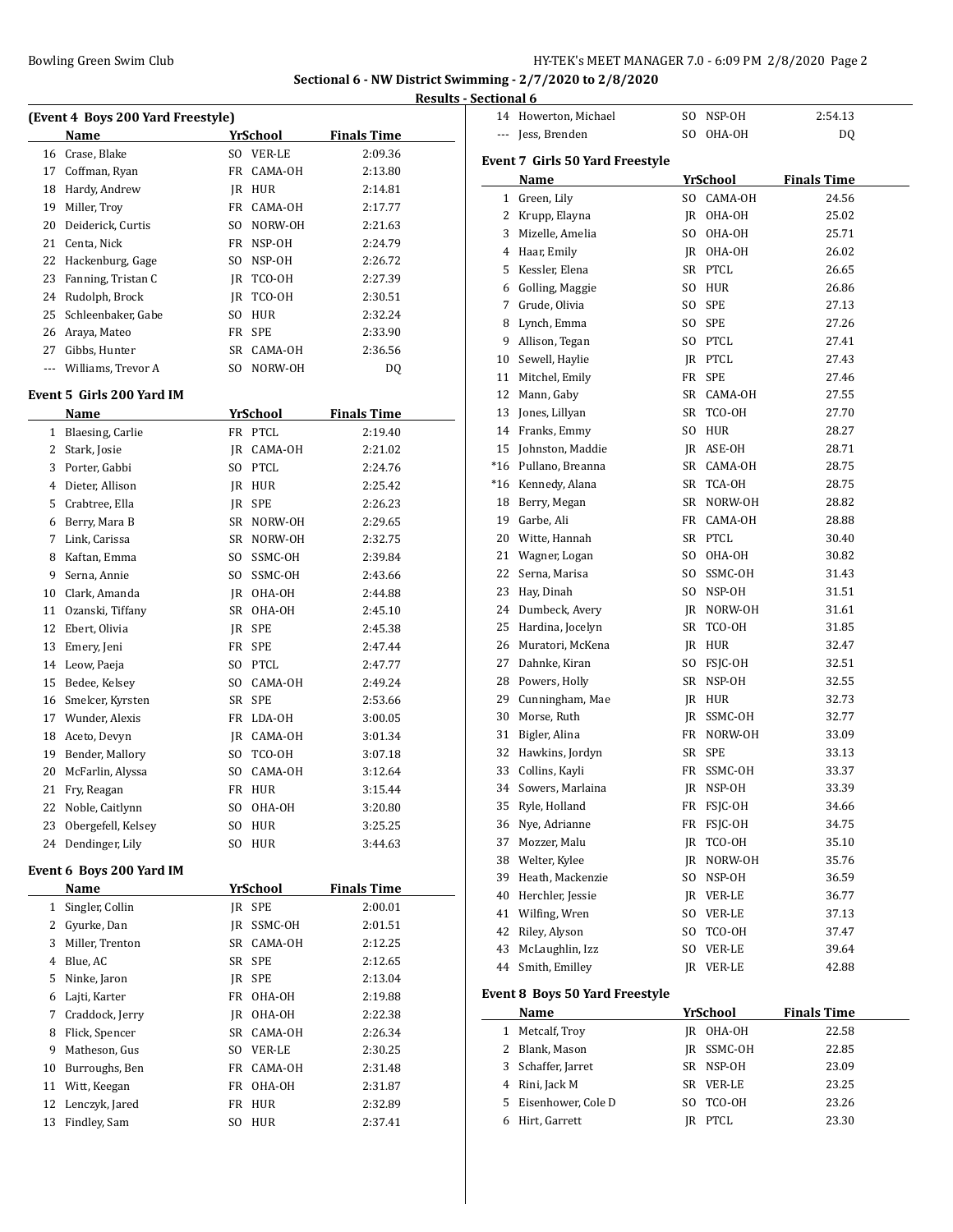# **Sectional 6 - NW District Swimming - 2/7/2020 to 2/8/2020 Results - Sectional 6**

|    |                                          |                |                 |                    | result |
|----|------------------------------------------|----------------|-----------------|--------------------|--------|
|    | (Event 8 Boys 50 Yard Freestyle)         |                |                 |                    |        |
|    | Name                                     |                | YrSchool        | <b>Finals Time</b> |        |
| 7  | Hedrick, Ryan                            |                | SO NSP-OH       | 23.46              |        |
| 8  | Heintz, Caleb                            |                | SR OHA-OH       | 23.65              |        |
| 9  | Fletcher, Kobe                           |                | SR OHA-OH       | 23.68              |        |
| 10 | Matlack, Patrick H                       |                | SR NORW-OH      | 24.00              |        |
| 11 | Sherman, Eli                             |                | JR OHA-OH       | 24.01              |        |
| 12 | Terry, Evan                              | SO.            | <b>SPE</b>      | 24.15              |        |
| 13 | Emery, Jake                              |                | SR SPE          | 24.30              |        |
| 14 | Arnold, Garrett                          |                | JR PTCL         | 24.62              |        |
| 15 | Lenczyk, Joey                            |                | SO HUR          | 24.64              |        |
| 16 | Schmenk, Ethan M                         |                | SO NORW-OH      | 24.97              |        |
| 17 | Fresch, Nicholas                         |                | IR SPE          | 25.03              |        |
| 18 | Wostmann, Andy                           |                | SO HUR          | 25.68              |        |
| 19 | Hoover, Colby                            |                | SR CAMA-OH      | 25.86              |        |
| 20 | Stine, Alexander                         |                | SO NSP-OH       | 26.43              |        |
| 21 | Mullholand, Mason                        |                | SR FSJC-OH      | 26.65              |        |
| 22 | Swiczkowski, Zack                        |                | JR PTCL         | 26.74              |        |
| 23 | Hall, Isaiah                             |                | SO CAMA-OH      | 26.75              |        |
| 24 | Rath, Kaiden A                           |                | SO NORW-OH      | 26.90              |        |
| 25 | Powers, Bryson                           |                | JR NSP-OH       | 27.18              |        |
| 26 | Draper, Duncan                           |                | FR CAMA-OH      | 27.22              |        |
| 27 | Berry, Dawson                            |                | SO HUR          | 27.28              |        |
| 28 | Laney, Chris                             |                | SR TCA-OH       | 27.39              |        |
| 29 | Mann, Evan                               |                | SO CAMA-OH      | 27.45              |        |
| 30 | Canfield, Kaden                          |                | FR SPE          | 27.61              |        |
| 31 | Hill, Myrick                             |                | SR TCO-OH       | 27.71              |        |
| 32 | Gray, Mason                              |                | SO HUR          | 28.48              |        |
| 33 | Schaefer, Otto                           |                | JR VER-LE       | 29.48              |        |
| 34 | Reed, Brett                              |                | SR SSMC-OH      | 29.55              |        |
| 35 | Sherck, DJ                               |                | FR TCA-OH       | 30.22              |        |
| 36 | Brass, Mikey                             |                | FR VER-LE       | 33.38              |        |
| 37 | Piddock, Charlie                         |                | FR VER-LE       | 41.35              |        |
| 38 | Collins, Andrew                          | SO.            | TCO-OH          | 51.93              |        |
|    |                                          |                |                 |                    |        |
|    | <b>Event 11 Girls 100 Yard Butterfly</b> |                |                 |                    |        |
|    | Name                                     |                | <u>YrSchool</u> | <b>Finals Time</b> |        |
| 1  | Krupp, Elayna                            | JR             | OHA-OH          | 1:02.50            |        |
| 2  | Green, Lily                              | SO.            | CAMA-OH         | 1:03.16            |        |
| 3  | Gross, Lily                              | SR             | SPE             | 1:06.33            |        |
| 4  | Porter, Katie                            | SR             | SPE             | 1:07.76            |        |
| 5  | Roldan, Riley                            | SR             | HUR             | 1:07.86            |        |
| 6  | Link, Carissa                            | SR             | NORW-OH         | 1:11.49            |        |
| 7  | Bates, Kaitlyn                           | FR             | TCO-OH          | 1:12.88            |        |
| 8  | Andres, Josie                            | SR             | SPE             | 1:13.21            |        |
| 9  | Snyder, Claire                           | JR             | PTCL            | 1:15.13            |        |
| 10 | Ozanski, Tiffany                         | SR             | OHA-OH          | 1:18.07            |        |
| 11 | Gravenhorst, Kamry                       | SO             | CAMA-OH         | 1:19.72            |        |
| 12 | Schroeder, Brigitte                      | FR             | PTCL            | 1:20.74            |        |
| 13 | Leow, Paeja                              | SO.            | <b>PTCL</b>     | 1:24.52            |        |
| 14 | Aceto, Devyn                             | JR             | CAMA-OH         | 1:25.55            |        |
| 15 | Brace, Madison                           | JR             | CAMA-OH         | 1:26.48            |        |
| 16 | Wunder, Alexis                           | FR             | LDA-OH          | 1:28.24            |        |
| 17 | Bender, Mallory                          | SO.            | TCO-OH          | 1:28.35            |        |
| 18 | Baca, Sophia                             | SO.            | NSP-OH          | 1:30.27            |        |
| 19 | Noble, Caitlynn                          | SO.            | OHA-OH          | 1:34.27            |        |
| 20 | Obergefell, Kelsey                       | SO.            | HUR             | 1:40.95            |        |
| 21 | Dendinger, Lily                          | S <sub>O</sub> | HUR             | 1:50.37            |        |

|    | 22 McLaughlin, Izz                     |          | SO VER-LE         | 2:03.58            |  |  |  |  |  |
|----|----------------------------------------|----------|-------------------|--------------------|--|--|--|--|--|
|    | Event 12 Boys 100 Yard Butterfly       |          |                   |                    |  |  |  |  |  |
|    | <b>Finals Time</b><br>YrSchool<br>Name |          |                   |                    |  |  |  |  |  |
|    | 1 Singler, Collin                      |          | JR SPE            | 53.22              |  |  |  |  |  |
|    | 2 Brown, Logan                         |          | SO PTCL           | 54.10              |  |  |  |  |  |
|    | 3 Matlack, Patrick H                   |          | SR NORW-OH        | 55.14              |  |  |  |  |  |
| 4  | Metcalf, Troy                          |          | JR OHA-OH         | 55.56              |  |  |  |  |  |
| 5  | Terry, Evan                            | SO       | <b>SPE</b>        | 55.83              |  |  |  |  |  |
|    | 6 Zam, Ryan                            |          | SO PTCL           | 57.90              |  |  |  |  |  |
| 7  | Schmenk, Ethan M                       |          | SO NORW-OH        | 58.35              |  |  |  |  |  |
|    | 8 Fanning, Josh                        |          | SR TCO-OH         | 58.41              |  |  |  |  |  |
|    | 9 Ninke, Jaron                         |          | JR SPE            | 58.90              |  |  |  |  |  |
|    | 10 Kennedy, Malachi                    |          | JR OHA-OH         | 58.93              |  |  |  |  |  |
|    | 11 Grant, David                        |          | FR SSMC-OH        | 1:00.20            |  |  |  |  |  |
|    | 12 Aston, John                         |          | SO OHA-OH         | 1:00.66            |  |  |  |  |  |
|    | 13 Fowler, Andrew                      |          | FR CAMA-OH        | 1:04.16            |  |  |  |  |  |
|    | 14 Crase, Blake                        |          | SO VER-LE         | 1:07.22            |  |  |  |  |  |
|    | 15 Draper, Dalton                      |          | JR CAMA-OH        | 1:08.22            |  |  |  |  |  |
|    | 16 Lenczyk, Jared                      |          | FR HUR            | 1:08.87            |  |  |  |  |  |
|    | 17 Matheson, James                     |          | SR VER-LE         | 1:09.51            |  |  |  |  |  |
|    | 18 Brutcher, Griffin R                 |          | SO NORW-OH        | 1:11.03            |  |  |  |  |  |
|    | 19 Canfield, Kaden                     |          | FR SPE            | 1:12.07            |  |  |  |  |  |
|    | 20 Keller, Brayden                     |          | SR CAMA-OH        | 1:18.33            |  |  |  |  |  |
| 21 | Jess, Brenden                          |          | SO OHA-OH         | 1:20.89            |  |  |  |  |  |
| 22 | Gray, Mason                            |          | SO HUR            | 1:23.40            |  |  |  |  |  |
|    |                                        |          |                   |                    |  |  |  |  |  |
|    | Event 13 Girls 100 Yard Freestyle      |          |                   |                    |  |  |  |  |  |
|    | Name                                   |          | <u>YrSchool</u>   | <b>Finals Time</b> |  |  |  |  |  |
|    | 1 Blaesing, Carlie                     |          | FR PTCL           | 56.25              |  |  |  |  |  |
|    | 2 Blunt, Kennedy                       |          | JR OHA-OH         | 58.18              |  |  |  |  |  |
|    | 3 Kessler, Elena                       |          | SR PTCL           | 58.32              |  |  |  |  |  |
|    | 4 Mitchel, Emily                       |          | FR SPE            | 1:00.22            |  |  |  |  |  |
|    | 5 Grude, Olivia                        | SO.      | <b>SPE</b>        | 1:00.60            |  |  |  |  |  |
|    | 6 Kennedy, Alana                       |          | SR TCA-OH         | 1:01.42            |  |  |  |  |  |
|    | 7 Jones, Lillyan                       |          | SR TCO-OH         | 1:01.68            |  |  |  |  |  |
|    | 8 Johnston, Maddie                     |          | IR ASE-OH         | 1:02.06            |  |  |  |  |  |
|    | 9 Riedy, Isabella                      |          | FR CAMA-OH        | 1:02.14            |  |  |  |  |  |
|    | 10 Franks, Emmy                        |          | SO HUR            | 1:02.30            |  |  |  |  |  |
| 11 | Golling, Maggie                        | SO.      | HUR               | 1:02.47            |  |  |  |  |  |
| 12 | Steinmetz, Sierra H                    | SR       | TCO-OH            | 1:02.82            |  |  |  |  |  |
| 13 | Sherer, Kierstin                       |          | JR PTCL           | 1:03.75            |  |  |  |  |  |
| 14 | Lynch, Emma                            | SO       | SPE               | 1:03.78            |  |  |  |  |  |
| 15 | Reineck, Paige                         | SO       | PTCL              | 1:04.61            |  |  |  |  |  |
| 16 | Bates, Kaitlyn                         | FR       | TCO-OH            | 1:05.05            |  |  |  |  |  |
| 17 | Berry, Megan                           | SR       | NORW-OH           | 1:05.21            |  |  |  |  |  |
| 18 | Pullano, Breanna                       | SR       | CAMA-OH           | 1:05.52            |  |  |  |  |  |
| 19 | Garbe, Ali                             | FR       | CAMA-OH           | 1:05.87            |  |  |  |  |  |
| 20 | Masterson, Kennedy                     | SO       | HUR               | 1:06.89            |  |  |  |  |  |
| 21 | Bauman, Hailey                         | SO       | CAMA-OH           | 1:07.83            |  |  |  |  |  |
| 22 | Cunningham, Mae                        | IR       | HUR               | 1:11.29            |  |  |  |  |  |
| 23 | Dahnke, Kiran                          | SO       | FSJC-OH           | 1:12.19            |  |  |  |  |  |
| 24 | Stephens, Canna                        |          | FR LDA-OH         | 1:12.58            |  |  |  |  |  |
| 25 | Hawkins, Jordyn                        | SR       | <b>SPE</b>        | 1:14.37            |  |  |  |  |  |
| 26 | Risner, Maddy                          | JR.      | NSP-OH            | 1:14.82            |  |  |  |  |  |
| 27 | Sowers, Marlaina                       | JR       | NSP-OH            | 1:15.10            |  |  |  |  |  |
| 28 | Collins, Kayli                         | FR<br>SR | SSMC-OH<br>TCO-OH | 1:15.19<br>1:15.27 |  |  |  |  |  |
| 29 | Rinnert, Annabelle                     |          |                   |                    |  |  |  |  |  |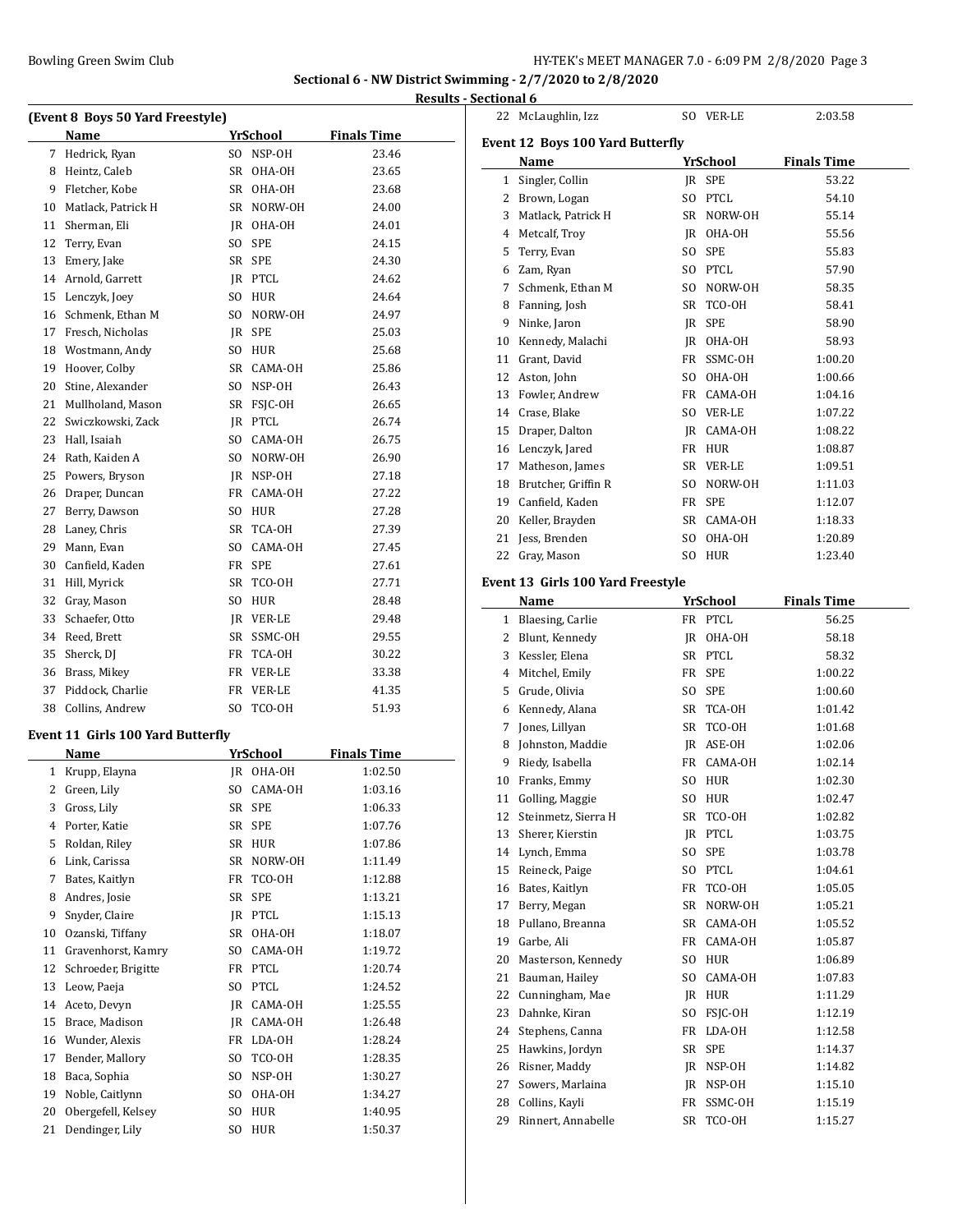#### Bowling Green Swim Club **HY-TEK's MEET MANAGER 7.0 - 6:09 PM 2/8/2020** Page 4

**Sectional 6 - NW District Swimming - 2/7/2020 to 2/8/2020 Results - Sectional 6**

|                | (Event 13 Girls 100 Yard Freestyle)             |     |                 |                    |  |
|----------------|-------------------------------------------------|-----|-----------------|--------------------|--|
|                | Name                                            |     | YrSchool        | <b>Finals Time</b> |  |
| 30             | Baca, Sophia                                    |     | SO NSP-OH       | 1:15.86            |  |
| 31             | Smith, Madeline                                 |     | FR NORW-OH      | 1:16.46            |  |
| 32             | Ryle, Holland                                   |     | FR FSJC-OH      | 1:16.54            |  |
| 33             | Morse, Ruth                                     |     | JR SSMC-OH      | 1:16.90            |  |
| 34             | Henderson, Ana                                  |     | SO NORW-OH      | 1:17.92            |  |
| 35             | Arndt, Alena                                    |     | SO NORW-OH      | 1:18.64            |  |
| 36             | Hay, Maci                                       |     | SO NSP-OH       | 1:20.84            |  |
| 37             | Trendle, Alex                                   |     | IR VER-LE       | 1:21.26            |  |
| 38             | Herchler, Jessie                                |     | JR VER-LE       | 1:24.22            |  |
| 39             | Kropf, Claire                                   |     | JR VER-LE       | 1:24.85            |  |
| 40             | Morris, Grace                                   |     | JR VER-LE       | 1:36.29            |  |
|                |                                                 |     |                 |                    |  |
|                | Event 14 Boys 100 Yard Freestyle<br><b>Name</b> |     | <b>YrSchool</b> | <b>Finals Time</b> |  |
| $\mathbf{1}$   | Gyurke, Dan                                     |     | JR SSMC-OH      | 49.68              |  |
|                | 2 Blank, Mason                                  |     | JR SSMC-OH      | 50.64              |  |
| 3              |                                                 |     |                 |                    |  |
|                | Rini, Jack M                                    |     | SR VER-LE       | 51.02              |  |
| $\overline{4}$ | Eisenhower, Cole D                              | SO. | TCO-OH          | 51.40              |  |
| 5              | Hirt, Garrett                                   |     | JR PTCL         | 51.54              |  |
| 6              | Sherman, Eli                                    |     | JR OHA-OH       | 52.18              |  |
| 7              | Miller, Trenton                                 |     | SR CAMA-OH      | 52.21              |  |
| 8              | Collins, Nelson                                 |     | SO SPE          | 52.27              |  |
| 9              | Blaesing, Carter                                |     | SO PTCL         | 52.40              |  |
| 10             | Moffit, Gavin                                   |     | JR NSP-OH       | 52.44              |  |
| 11             | Fletcher, Kobe                                  |     | SR OHA-OH       | 55.04              |  |
| 12             | Wehner, Brendan                                 |     | SR SSMC-OH      | 56.49              |  |
| 13             | Dulaney, Wyatt                                  |     | SO SPE          | 56.99              |  |
| 14             | Puckett, Max                                    |     | SR OHA-OH       | 58.19              |  |
| 15             | Bores, AJ                                       |     | FR SPE          | 58.69              |  |
| 16             | Stine, Alexander                                |     | SO NSP-OH       | 58.75              |  |
| 17             | Powers, Bryson                                  |     | JR NSP-OH       | 1:00.15            |  |
| 18             | Nellett, Nick                                   |     | FR PTCL         | 1:00.42            |  |
| 19             | Miller, Troy                                    |     | FR CAMA-OH      | 1:00.46            |  |
| 20             | Mullholand, Mason                               |     | SR FSJC-OH      | 1:00.51            |  |
| 21             | French, Zeke                                    |     | FR CAMA-OH      | 1:00.64            |  |
| 22             | Laney, Chris                                    |     | SR TCA-OH       | 1:00.89            |  |
| 23             | Martinez, Luis                                  | SO. | TCO-OH          | 1:01.17            |  |
|                | 24 Rath, Kaiden A                               |     | SO NORW-OH      | 1:01.23            |  |
| 25             | Seitz, Justin                                   |     | IR NORW-OH      | 1:01.36            |  |
| 26             | Hardy, Andrew                                   |     | JR HUR          | 1:02.17            |  |
| 27             | Roshong, Ridge                                  |     | SO HUR          | 1:03.02            |  |
| 28             | Berry, Dawson                                   | SO. | HUR             | 1:03.33            |  |
| 29             | Araya, Mateo                                    |     | FR SPE          | 1:05.16            |  |
| 30             | Reed, Brett                                     | SR  | SSMC-OH         | 1:06.66            |  |
| 31             | Sherck, DJ                                      |     | FR TCA-OH       | 1:08.45            |  |
| 32             | McCall, Aidan                                   | SR  | HUR             | 1:10.96            |  |
| 33             | Kocher, Christopher                             | SO. | NSP-OH          | 1:13.41            |  |
| 34             | Berlin, Michael                                 | SR  | OHA-OH          | 1:14.18            |  |
| 35             | Brass, Mikey                                    | FR  | <b>VER-LE</b>   | 1:21.59            |  |
|                |                                                 |     |                 |                    |  |

| <b>Name</b>         | YrSchool  | <b>Finals Time</b> |
|---------------------|-----------|--------------------|
| 1 Birmingham, Elly  | SO SPE    | 5:59.99            |
| 2 Avis, Davie       | SO PTCL   | 6:00.60            |
| Beehler, Abby<br>3. | IR OHA-OH | 6:00.61            |
| 4 Cross, Hannah     | IR PTCL   | 6:05.89            |
|                     |           |                    |

| uvuai v |                    |     |            |         |
|---------|--------------------|-----|------------|---------|
| 5.      | Wagner, Erin       | SR  | TCA-OH     | 6:11.90 |
| 6       | Coe, Elyse         | SR  | NORW-OH    | 6:13.71 |
| 7       | Hoffman, Mackenzie | SO. | TCO-OH     | 6:18.64 |
| 8       | Bahnsen, Carissa   | SR  | CAMA-OH    | 6:22.21 |
| 9       | Serna, Lucy        | SO. | SSMC-OH    | 6:30.52 |
| 10      | Sines, Cidney      | SR  | OHA-OH     | 6:31.35 |
| 11      | Patten, Regan      | SR  | CAMA-OH    | 6:36.89 |
| 12      | Fortney, Sydney    | SR  | TCO-OH     | 6:39.33 |
| 13      | Stierhoff, Kim     | IR  | CAMA-OH    | 6:48.54 |
| 14      | Smelcer, Kyrsten   | SR  | <b>SPE</b> | 6:56.66 |
| 15      | Camp, Kennedy      | IR  | <b>HUR</b> | 6:57.36 |
| 16      | Bedee, Kelsey      | SO. | CAMA-OH    | 7:07.27 |
| 17      | Schaffer, Elyssa   | IR  | NSP-OH     | 7:35.09 |
| 18      | Beursken, Kennedy  | IR  | NSP-OH     | 8:04.42 |
| 19      | Jones, Savanna     | IR  | VER-LE     | 8:55.26 |

### **Event 16 Boys 500 Yard Freestyle**

|    | Name               |                | YrSchool   | <b>Finals Time</b> |
|----|--------------------|----------------|------------|--------------------|
| 1  | Clark, Charlie     |                | SR SPE     | 4:25.41            |
| 2  | Nickel, Jasper     | SR             | PTCL       | 5:07.38            |
| 3  | Brown, Granthem    | FR             | <b>HUR</b> | 5:12.86            |
| 4  | Shaw, Noah         | IR             | PTCL       | 5:15.86            |
| 5  | Blue, AC           | SR             | <b>SPE</b> | 5:22.99            |
| 6  | DeSalle, Dante     | SR             | <b>SPE</b> | 5:27.38            |
| 7  | Heintz, Griffin    | SR             | OHA-OH     | 5:27.88            |
| 8  | Skavnak, Luke      | <b>FR</b>      | <b>SPE</b> | 5:31.00            |
| 9  | Aston, John        | S <sub>O</sub> | OHA-OH     | 5:33.84            |
| 10 | Buderer, Nathan    | <b>FR</b>      | OHA-OH     | 5:34.02            |
| 11 | Wnek, Bryce        | SO.            | NSP-OH     | 5:37.69            |
| 12 | Kay, Colin         | IR             | <b>HUR</b> | 5:38.94            |
| 13 | Horn, Keegan       | IR             | PTCL       | 5:54.60            |
| 14 | Fowler, Andrew     | FR             | CAMA-OH    | 6:11.37            |
| 15 | Coffman, Ryan      | FR             | CAMA-OH    | 6:11.40            |
| 16 | Arnold, Grant      | FR             | PTCL       | 6:30.29            |
| 17 | Fanning, Tristan C | IR             | TCO-OH     | 6:37.98            |
| 18 | Williams, Trevor A | SO.            | NORW-OH    | 6:54.16            |
| 19 | Rudolph, Brock     | IR             | TCO-OH     | 6:54.52            |
| 20 | Bearden, Jayden    | IR             | VER-LE     | 7:04.22            |
| 21 | Gibbs, Hunter      | SR             | CAMA-OH    | 7:23.81            |

# **Event 17 Girls 200 Yard Freestyle Relay**

|    | Team                  | Relay                  | <b>Finals Time</b> |
|----|-----------------------|------------------------|--------------------|
| 1  | OHA-OH                | A                      | 1:43.51            |
|    | 1) Mizelle, Amelia SO | 2) Druyor, Erin SR     |                    |
|    | 3) Haar, Emily JR     | 4) Krupp, Elayna JR    |                    |
| 2  | <b>PTCL</b>           | A                      | 1:43.95            |
|    | 1) Kessler, Elena SR  | 2) Porter, Gabbi SO    |                    |
|    | 3) Barr, Zoey FR      | 4) Blaesing, Carlie FR |                    |
| 3  | CAMA-OH               | A                      | 1:46.07            |
|    | 1) Stark, Josie JR    | 2) Mann, Gaby SR       |                    |
|    | 3) Cruz, Miranda SR   | 4) Green, Lily SO      |                    |
| 4  | <b>SPE</b>            | A                      | 1:48.54            |
|    | 1) Lynch, Emma SO     | 2) Birmingham, Elly SO |                    |
|    | 3) Porter, Katie SR   | 4) Grude, Olivia SO    |                    |
| 5. | <b>HUR</b>            | A                      | 1:49.19            |
|    | 1) Dieter, Allison JR | 2) Franks, Emmy SO     |                    |
|    | 3) Roldan, Riley SR   | 4) Golling, Maggie SO  |                    |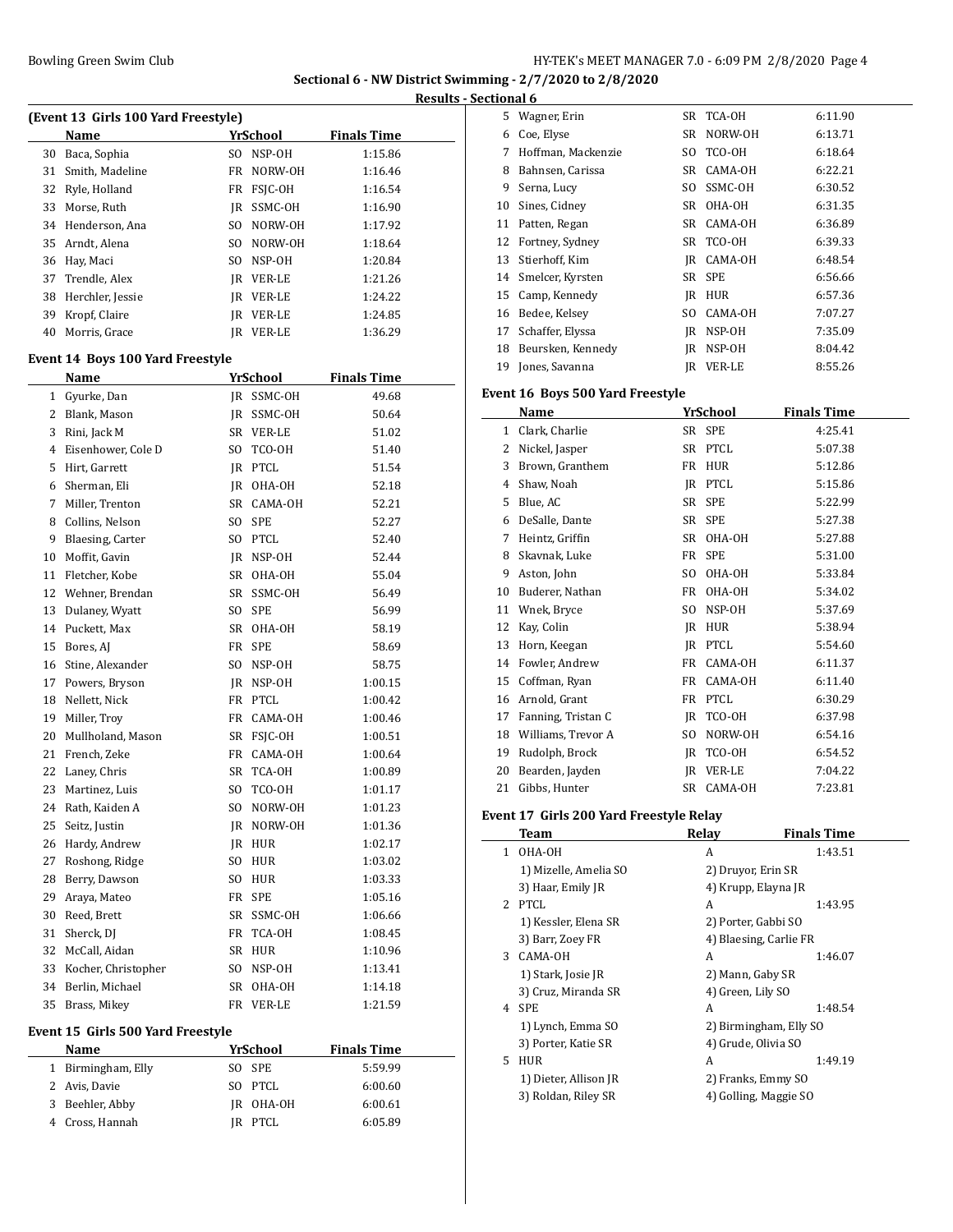#### **Results - Sectional 6**

|   | (Event 17 Girls 200 Yard Freestyle Relay) |                  |                        |  |  |
|---|-------------------------------------------|------------------|------------------------|--|--|
|   | Team                                      | Relay            | <b>Finals Time</b>     |  |  |
| 6 | NORW-OH                                   | A                | 1:53.64                |  |  |
|   | 1) Berry, Mara B SR                       |                  | 2) Link, Carissa SR    |  |  |
|   | 3) Berry, Megan SR                        | 4) Coe, Elyse SR |                        |  |  |
| 7 | TCO-OH                                    | A                | 2:04.08                |  |  |
|   | 1) Hoffman, Mackenzie SO                  |                  | 2) Hardina, Jocelyn SR |  |  |
|   | 3) Rinnert, Annabelle SR                  |                  | 4) Rinnert, Grace SO   |  |  |
| 8 | NSP-OH                                    | A                | 2:11.08                |  |  |
|   | 1) Hay, Dinah SO                          |                  | 2) Knoll, Dyllan SO    |  |  |
|   | 3) Cuturic, Isabella SO                   |                  | 4) Sowers, Marlaina JR |  |  |
| 9 | <b>VER-LE</b>                             | A                | 2:27.97                |  |  |
|   | 1) Wilfing, Wren SO                       |                  | 2) Lindo, Mikayla JR   |  |  |
|   | 3) Herchler, Jessie JR                    |                  | 4) Trendle, Alex JR    |  |  |
|   |                                           |                  |                        |  |  |

### **Event 18 Boys 200 Yard Freestyle Relay**

|    | Team                     | Relay                | <b>Finals Time</b>       |  |
|----|--------------------------|----------------------|--------------------------|--|
| 1  | <b>PTCL</b>              | A                    | 1:33.41                  |  |
|    | 1) Brown, Logan SO       | 2) Zam, Ryan SO      |                          |  |
|    | 3) Blaesing, Carter SO   | 4) Hirt, Garrett JR  |                          |  |
| 2  | OHA-OH                   | A                    | 1:33.43                  |  |
|    | 1) Chovanec, Thomas SR   | 2) Fletcher, Kobe SR |                          |  |
|    | 3) Sherman, Eli JR       | 4) Heintz, Caleb SR  |                          |  |
| 3  | <b>SPE</b>               | A                    | 1:34.63                  |  |
|    | 1) Terry, Evan SO        | 2) Ninke, Jaron JR   |                          |  |
|    | 3) Emery, Jake SR        |                      | 4) Collins, Nelson SO    |  |
| 4  | NSP-OH                   | A                    | 1:35.34                  |  |
|    | 1) Moffit, Gavin JR      | 2) Wnek, Bryce SO    |                          |  |
|    | 3) Hedrick, Ryan SO      |                      | 4) Schaffer, Jarret SR   |  |
| 5. | <b>VER-LE</b>            | A                    | 1:36.26                  |  |
|    | 1) Rini, Ben D SO        | 2) Crase, Blake SO   |                          |  |
|    | 3) Matheson, James SR    | 4) Rini, Jack M SR   |                          |  |
| 6  | <b>HUR</b>               | A                    | 1:39.92                  |  |
|    | 1) Lenczyk, Joey SO      |                      | 2) Brown, Weston JR      |  |
|    | 3) Wostmann, Andy SO     |                      | 4) Brown, Granthem FR    |  |
| 7  | CAMA-OH                  | A                    | 1:41.89                  |  |
|    | 1) Miller, Nathan SR     | 2) Hoover, Colby SR  |                          |  |
|    | 3) Flick, Spencer SR     | 4) Miller, Troy FR   |                          |  |
| 8  | NORW-OH                  | A                    | 1:42.56                  |  |
|    | 1) Matlack, Patrick H SR |                      | 2) Deiderick, Curtis SO  |  |
|    | 3) Rath, Kaiden A SO     |                      | 4) Schmenk, Ethan M SO   |  |
| 9  | TCO-OH                   | A                    | 1:44.68                  |  |
|    | 1) Fanning, Josh SR      | 2) Martinez, Luis SO |                          |  |
|    | 3) Hill, Myrick SR       |                      | 4) Eisenhower, Cole D SO |  |
| 10 | SSMC-OH                  | A                    | 1:46.88                  |  |
|    | 1) Reed, Brett SR        |                      | 2) Bourne, Michael SR    |  |
|    | 3) Dinsmore, Jackson SO  |                      | 4) Wehner, Brendan SR    |  |

#### **Event 19 Girls 100 Yard Backstroke**

 $\overline{a}$ 

|    | Name             |     | YrSchool    | <b>Finals Time</b> |
|----|------------------|-----|-------------|--------------------|
|    | Druyor, Erin     |     | SR OHA-OH   | 1:01.98            |
| 2  | Gross, Lily      |     | SR SPE      | 1:04.41            |
| 3  | Blunt, Kennedy   |     | IR OHA-OH   | 1:04.89            |
| 4  | Crabtree, Ella   | IR  | <b>SPE</b>  | 1:05.87            |
| 5. | Barr, Zoey       |     | FR PTCL     | 1:09.32            |
| 6. | Cruz, Miranda    |     | SR CAMA-OH  | 1:09.52            |
|    | Berry, Mara B    |     | SR NORW-OH  | 1:09.94            |
| 8  | Diaz, Alyssa     | IR  | <b>PTCL</b> | 1:10.00            |
| 9  | Overmyer, Sydney | SO. | OHA-OH      | 1:10.36            |
| 10 | Ebert, Olivia    | IR  | <b>SPE</b>  | 1:10.75            |

| 11      | Holcomb, Emily    |                | FR PTCL       | 1:11.73 |
|---------|-------------------|----------------|---------------|---------|
| 12      | Hines, Zoe        | SR             | <b>PTCL</b>   | 1:11.79 |
| 13      | Centa, Maggie     | SR             | NSP-OH        | 1:12.21 |
| 14      | Roldan, Rilev     | SR             | <b>HUR</b>    | 1:12.46 |
| 15      | Riedy, Isabella   | FR             | CAMA-OH       | 1:12.92 |
| 16      | Wagner, Samantha  | S <sub>0</sub> | TCA-OH        | 1:14.24 |
| 17      | Kaftan, Emma      | S <sub>O</sub> | SSMC-OH       | 1:15.79 |
| 18      | Sines, Cidney     | SR             | OHA-OH        | 1:15.87 |
| 19      | Fisher, Ella      | IR             | <b>HUR</b>    | 1:20.34 |
| 20      | Meggitt, Morgan   | FR             | CAMA-OH       | 1:21.78 |
| 21      | McFarlin, Alyssa  | S <sub>0</sub> | CAMA-OH       | 1:23.42 |
| 22      | Rinnert, Grace    | S <sub>O</sub> | TCO-OH        | 1:27.98 |
| 23      | Jones, Julia      | FR             | <b>HUR</b>    | 1:29.22 |
| 24      | Green, Julianna   | FR             | <b>SPE</b>    | 1:29.58 |
| 25      | Knoll, Dyllan     | SO.            | NSP-OH        | 1:30.50 |
| 26      | Abrams, Faith     | IR.            | TCO-OH        | 1:34.02 |
| 27      | Monak, Madison    | SR             | <b>HUR</b>    | 1:34.92 |
| 28      | Henderson, Ana    | S <sub>O</sub> | NORW-OH       | 1:34.96 |
| 29      | Lindo, Mikayla    | IR.            | VER-LE        | 1:38.70 |
| 30      | Brooks, Kara      | IR.            | TCO-OH        | 1:40.77 |
| 31      | Cuturic, Isabella | SO.            | NSP-OH        | 1:41.90 |
| 32      | Jones, Savanna    | IR.            | <b>VER-LE</b> | 1:49.97 |
| 33      | Morris, Grace     | <b>IR</b>      | <b>VER-LE</b> | 1:50.76 |
| ---     | Kropf, Claire     | IR             | <b>VER-LE</b> | DO.     |
| $- - -$ | Heath, Mackenzie  | S <sub>O</sub> | NSP-OH        | DQ      |

#### **Event 20 Boys 100 Yard Backstroke**

|    | Name               |                | YrSchool         | <b>Finals Time</b> |
|----|--------------------|----------------|------------------|--------------------|
| 1  | Chovanec, Thomas   | SR             | OHA-OH           | 56.96              |
| 2  | Lajti, Karter      | FR             | OHA-OH           | 59.08              |
| 3  | Grant, David       | FR             | SSMC-OH          | 59.25              |
| 4  | Shaw, Noah         |                | IR PTCL          | 59.72              |
| 5  | Brown. Granthem    | FR             | <b>HUR</b>       | 59.87              |
| 6  | Brown, Weston      | IR             | <b>HUR</b>       | 59.97              |
| 7  | Emery, Jake        | SR             | <b>SPE</b>       | 1:00.13            |
| 8  | Kennedy, Malachi   | IR             | OHA-OH           | 1:00.44            |
| 9  | Flick, Spencer     | SR             | CAMA-OH          | 1:00.61            |
| 10 | Dulaney, Wyatt     | SO.            | <b>SPE</b>       | 1:01.31            |
| 11 | DeSalle, Dante     | SR             | <b>SPE</b>       | 1:01.85            |
| 12 | Skavnak, Luke      | FR             | <b>SPE</b>       | 1:02.83            |
| 13 | Dinsmore, Jackson  | SO.            | SSMC-OH          | 1:04.52            |
| 14 | Craddock, Jerry    | IR             | OHA-OH           | 1:04.62            |
| 15 | Matheson, James    | SR             | <b>VER-LE</b>    | 1:08.74            |
| 16 | Matheson, Gus      | SO.            | <b>VER-LE</b>    | 1:09.01            |
| 17 | Burroughs, Ben     | FR             | CAMA-OH          | 1:09.87            |
| 18 | Seitz, Justin      | IR             | NORW-OH          | 1:12.60            |
| 19 | Horn, Keegan       | IR             | PTCL             | 1:14.00            |
| 20 | Centa, Nick        | FR             | NSP-OH           | 1:14.63            |
| 21 | Roshong, Ridge     | S <sub>O</sub> | <b>HUR</b>       | 1:14.74            |
| 22 | French, Zeke       | FR             | CAMA-OH          | 1:15.60            |
| 23 | Nellett, Nate      | S <sub>O</sub> | PTCL             | 1:16.36            |
| 24 | Schleenbaker, Gabe | SO.            | <b>HUR</b>       | 1:17.81            |
| 25 | Mann, Evan         | SO.            | CAMA-OH          | 1:20.09            |
| 26 | Bearden, Jayden    |                | <b>IR VER-LE</b> | 1:24.74            |
|    |                    |                |                  |                    |

#### **Event 21 Girls 100 Yard Breaststroke**

| Name           | YrSchool   | <b>Finals Time</b> |  |
|----------------|------------|--------------------|--|
| 1 Stark, Josie | IR CAMA-OH | 1:11.01            |  |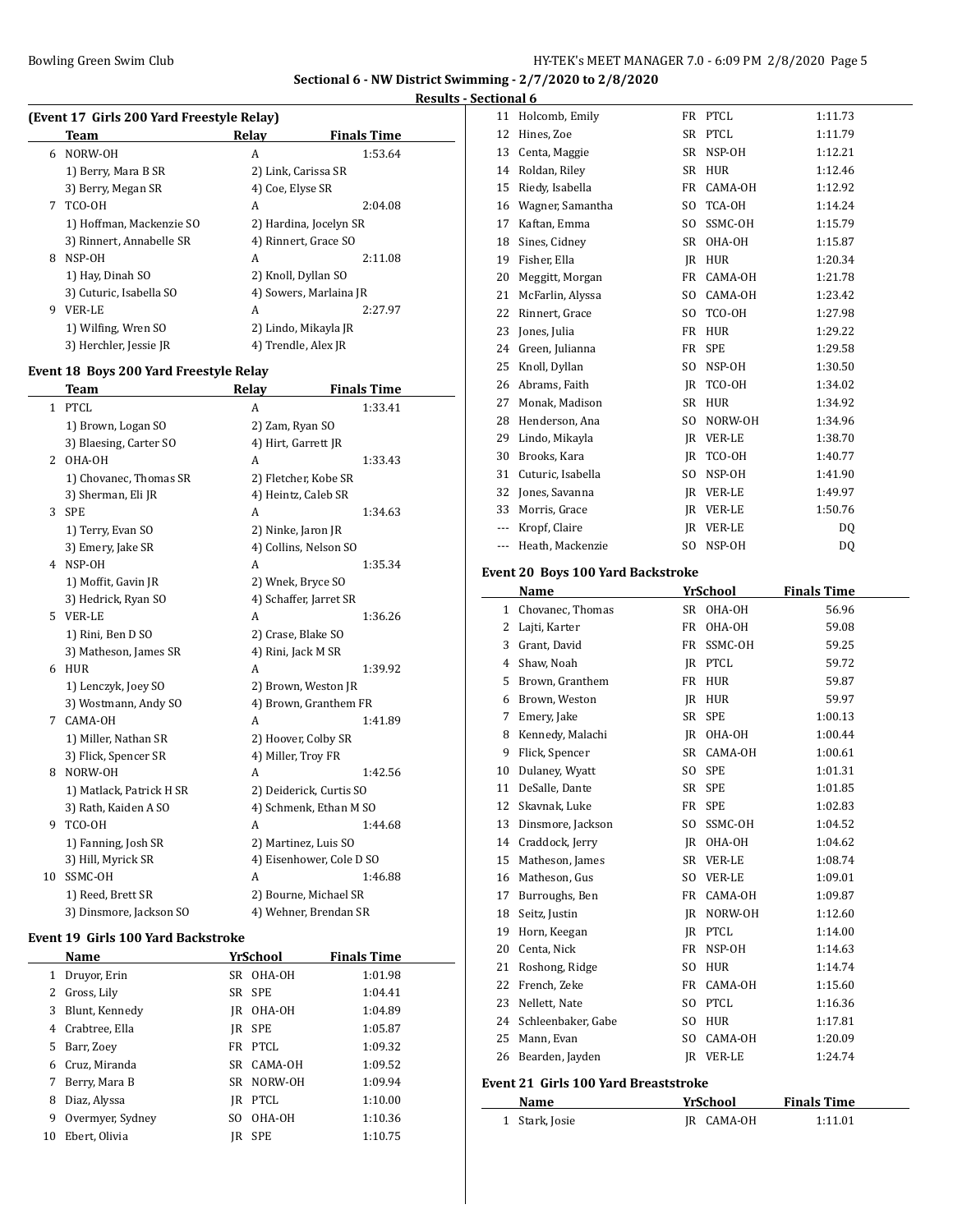## **Sectional 6 - NW District Swimming - 2/7/2020 to 2/8/2020 Results - Sectional 6**

|                                        |                    |                |                 |                    | ncəuna |
|----------------------------------------|--------------------|----------------|-----------------|--------------------|--------|
| (Event 21 Girls 100 Yard Breaststroke) |                    |                |                 |                    |        |
|                                        | Name               |                | <b>YrSchool</b> | <b>Finals Time</b> |        |
| 2                                      | Porter, Gabbi      |                | SO PTCL         | 1:11.96            |        |
| 3                                      | Haar, Emily        |                | IR OHA-OH       | 1:13.71            |        |
| 4                                      | Mizelle, Amelia    | SO.            | OHA-OH          | 1:15.54            |        |
| 5                                      | Clark, Amanda      |                | JR OHA-OH       | 1:15.61            |        |
| 6                                      | Dieter, Allison    | IR             | <b>HUR</b>      | 1:15.92            |        |
| 7                                      | Masterson, Kennedy | S <sub>O</sub> | <b>HUR</b>      | 1:19.62            |        |
| 8                                      | Serna, Marisa      |                | SO SSMC-OH      | 1:21.25            |        |
| 9                                      | Serna, Annie       | SO.            | SSMC-OH         | 1:23.52            |        |
| 10                                     | Emery, Jeni        | FR             | <b>SPE</b>      | 1:23.77            |        |
| 11                                     | Stephens, Canna    | FR             | LDA-OH          | 1:24.20            |        |
| 12                                     | Brace, Madison     | IR             | CAMA-OH         | 1:24.84            |        |
| 13                                     | Gottron, Emma      | IR             | PTCL            | 1:24.99            |        |
| 14                                     | Bauman, Hailey     |                | SO CAMA-OH      | 1:25.37            |        |
| 15                                     | Schultz, Hannah    |                | SR CAMA-OH      | 1:26.12            |        |
| 16                                     | Fortney, Sydney    | SR             | TCO-OH          | 1:26.19            |        |
| 17                                     | Showalter, Elexa   | SR             | <b>SPE</b>      | 1:27.02            |        |
| 18                                     | Dumbeck, Avery     | IR             | NORW-OH         | 1:30.97            |        |
| 19                                     | Roberts, Ella      | S <sub>O</sub> | PTCL            | 1:33.34            |        |
| 20                                     | Sanchez, Mia       |                | FR PTCL         | 1:33.67            |        |
| 21                                     | MacLaren, Kora     |                | FR VER-LE       | 1:34.46            |        |
| 22                                     | Powers, Holly      | <b>SR</b>      | NSP-OH          | 1:35.55            |        |
| 23                                     | Gross, Greta       | FR             | <b>SPE</b>      | 1:38.13            |        |
| 24                                     | Abrams, Hope       | IR             | TCO-OH          | 1:40.86            |        |
| 25                                     | Schaffer, Elyssa   | IR             | NSP-OH          | 1:43.20            |        |
| 26                                     | Fry, Reagan        | FR             | <b>HUR</b>      | 1:44.68            |        |
| 27                                     | Tiell, Marissa     | SR             | TCO-OH          | 1:45.03            |        |
| 28                                     | Wilfing, Wren      | S <sub>O</sub> | <b>VER-LE</b>   | 1:46.87            |        |
| ---                                    | Becker, Grace      | IR             | TCO-OH          | DQ                 |        |
|                                        | Smith, Madeline    | <b>FR</b>      | NORW-OH         | DQ                 |        |
|                                        |                    |                |                 |                    |        |

## **Event 22 Boys 100 Yard Breaststroke**

 $\overline{\phantom{a}}$ 

|              | Name                |                | YrSchool      | <b>Finals Time</b> |
|--------------|---------------------|----------------|---------------|--------------------|
| $\mathbf{1}$ | Schaffer, Jarret    | SR             | NSP-OH        | 1:02.10            |
| 2            | Bourne, Michael     | SR             | SSMC-OH       | 1:02.23            |
| 3            | Hedrick, Ryan       | SO.            | NSP-OH        | 1:03.28            |
| 4            | Fresch, Nicholas    | IR             | <b>SPE</b>    | 1:04.28            |
| 5            | Rini, Ben D         | S <sub>0</sub> | <b>VER-LE</b> | 1:04.55            |
| 6            | Lajti, Karson       | FR             | OHA-OH        | 1:05.72            |
| 7            | Miller, Nathan      | SR             | CAMA-OH       | 1:07.56            |
| 8            | Wehner, Brendan     | SR             | SSMC-OH       | 1:08.49            |
| 9            | Draper, Dalton      | <b>IR</b>      | CAMA-OH       | 1:11.38            |
| 10           | Blaesing, Carter    | S <sub>O</sub> | <b>PTCL</b>   | 1:12.81            |
| 11           | Witt, Keegan        | FR             | OHA-OH        | 1:14.53            |
| 12           | Jolliff, Seth       | IR             | <b>SPE</b>    | 1:15.00            |
| 13           | Deiderick, Curtis   | S <sub>O</sub> | NORW-OH       | 1:15.20            |
| 14           | Arnold, Garrett     | <b>IR</b>      | PTCL          | 1:15.54            |
| 15           | Findley, Sam        | S <sub>O</sub> | <b>HUR</b>    | 1:17.49            |
| 16           | Arnold, Grant       | FR             | <b>PTCL</b>   | 1:19.34            |
| 17           | Brutcher, Griffin R | S <sub>O</sub> | NORW-OH       | 1:19.60            |
| 18           | Hall, Isaiah        | SO.            | CAMA-OH       | 1:20.04            |
| 19           | Martinez, Luis      | SO.            | TCO-OH        | 1:20.56            |
| 20           | Bores, AJ           | FR             | <b>SPE</b>    | 1:20.78            |
| 21           | Wostmann, Andy      | SO.            | <b>HUR</b>    | 1:21.21            |
| 22           | Kennedy, Jayce      | <b>IR</b>      | PTCL          | 1:22.61            |
| 23           | Schaefer, Otto      | JR.            | <b>VER-LE</b> | 1:30.51            |
| 24           | Draper, Duncan      | FR             | CAMA-OH       | 1:30.62            |

| 25 Hackenburg, Gage  | SO NSP-OH | 1:31.45 |
|----------------------|-----------|---------|
| 26 McCall, Aidan     | SR HUR    | 1:32.69 |
| 27 Dean, Bryson      | FR VER-LE | 1:38.95 |
| 28 Howerton, Michael | SO NSP-OH | 1:43.98 |

# **Event 23 Girls 400 Yard Freestyle Relay**

|    | <b>Team</b>               | Relay                 | <b>Finals Time</b>      |
|----|---------------------------|-----------------------|-------------------------|
| 1  | OHA-OH                    | A                     | 3:58.15                 |
|    | 1) Druyor, Erin SR        |                       | 2) Overmyer, Sydney SO  |
|    | 3) Beehler, Abby JR       |                       | 4) Blunt, Kennedy JR    |
| 2  | <b>SPE</b>                | A                     | 4:02.54                 |
|    | 1) Gross, Lily SR         |                       | 2) Birmingham, Elly SO  |
|    | 3) Crabtree, Ella JR      | 4) Porter, Katie SR   |                         |
| 3  | PTCL                      | A                     | 4:06.48                 |
|    | 1) Avis, Davie SO         | 2) Cross, Hannah JR   |                         |
|    | 3) Sherer, Kierstin JR    | 4) Diaz, Alyssa JR    |                         |
| 4  | CAMA-OH                   | A                     | 4:09.64                 |
|    | 1) Mann, Gaby SR          | 2) Riedy, Isabella FR |                         |
|    | 3) Pullano, Breanna SR    | 4) Cruz, Miranda SR   |                         |
| 5. | TCO-OH                    | A                     | 4:14.43                 |
|    | 1) Fortney, Sydney SR     | 2) Jones, Lillyan SR  |                         |
|    | 3) Steinmetz, Sierra H SR | 4) Bates, Kaitlyn FR  |                         |
| 6. | SSMC-OH                   | A                     | 4:31.97                 |
|    | 1) Serna, Lucy SO         | 2) Kaftan, Emma SO    |                         |
|    | 3) Serna, Annie SO        | 4) Serna, Marisa SO   |                         |
| 7  | <b>HUR</b>                | A                     | 4:32.75                 |
|    | 1) Franks, Emmy SO        |                       | 2) Monak, Madison SR    |
|    | 3) Masterson, Kennedy SO  |                       | 4) Cunningham, Mae JR   |
| 8  | NSP-OH                    | A                     | 4:53.09                 |
|    | 1) Centa, Maggie SR       |                       | 2) Sowers, Marlaina JR  |
|    | 3) Risner, Maddy JR       |                       | 4) Cuturic, Isabella SO |
| 9  | <b>VER-LE</b>             | A                     | 6:10.74                 |
|    | 1) MacLaren, Kora FR      | 2) Jones, Savanna JR  |                         |
|    | 3) Morris, Grace JR       | 4) Kropf, Claire JR   |                         |

# **Event 24 Boys 400 Yard Freestyle Relay**

|                | Team                   | Relay                    | <b>Finals Time</b> |
|----------------|------------------------|--------------------------|--------------------|
| $\mathbf{1}$   | <b>SPE</b>             | A                        | 3:22.24            |
|                | 1) Singler, Collin JR  | 2) Blue, AC SR           |                    |
|                | 3) Collins, Nelson SO  | 4) Clark, Charlie SR     |                    |
| $\overline{2}$ | <b>PTCL</b>            | A                        | 3:26.14            |
|                | 1) Brown, Logan SO     | 2) Zam, Ryan SO          |                    |
|                | 3) Blaesing, Carter SO | 4) Hirt, Garrett JR      |                    |
| 3              | OHA-OH                 | A                        | 3:29.15            |
|                | 1) Metcalf, Troy JR    | 2) Heintz, Griffin SR    |                    |
|                | 3) Heintz, Caleb SR    | 4) Chovanec, Thomas SR   |                    |
| 4              | SSMC-OH                | A                        | 3:31.32            |
|                | 1) Blank, Mason JR     | 2) Bourne, Michael SR    |                    |
|                | 3) Grant, David FR     | 4) Gyurke, Dan JR        |                    |
| 5.             | NSP-OH                 | A                        | 3:43.22            |
|                | 1) Schaffer, Andrew SO | 2) Stine, Alexander SO   |                    |
|                | 3) Wnek, Bryce SO      | 4) Moffit, Gavin JR      |                    |
| 6              | <b>HUR</b>             | A                        | 3:44.53            |
|                | 1) Brown, Granthem FR  | 2) Lenczyk, Jared FR     |                    |
|                | 3) Brown, Weston JR    | 4) Lenczyk, Joey SO      |                    |
| 7              | TCO-OH                 | A                        | 3:49.31            |
|                | 1) Fanning, Josh SR    | 2) Hill, Myrick SR       |                    |
|                | 3) Martinez, Luis SO   | 4) Eisenhower, Cole D SO |                    |